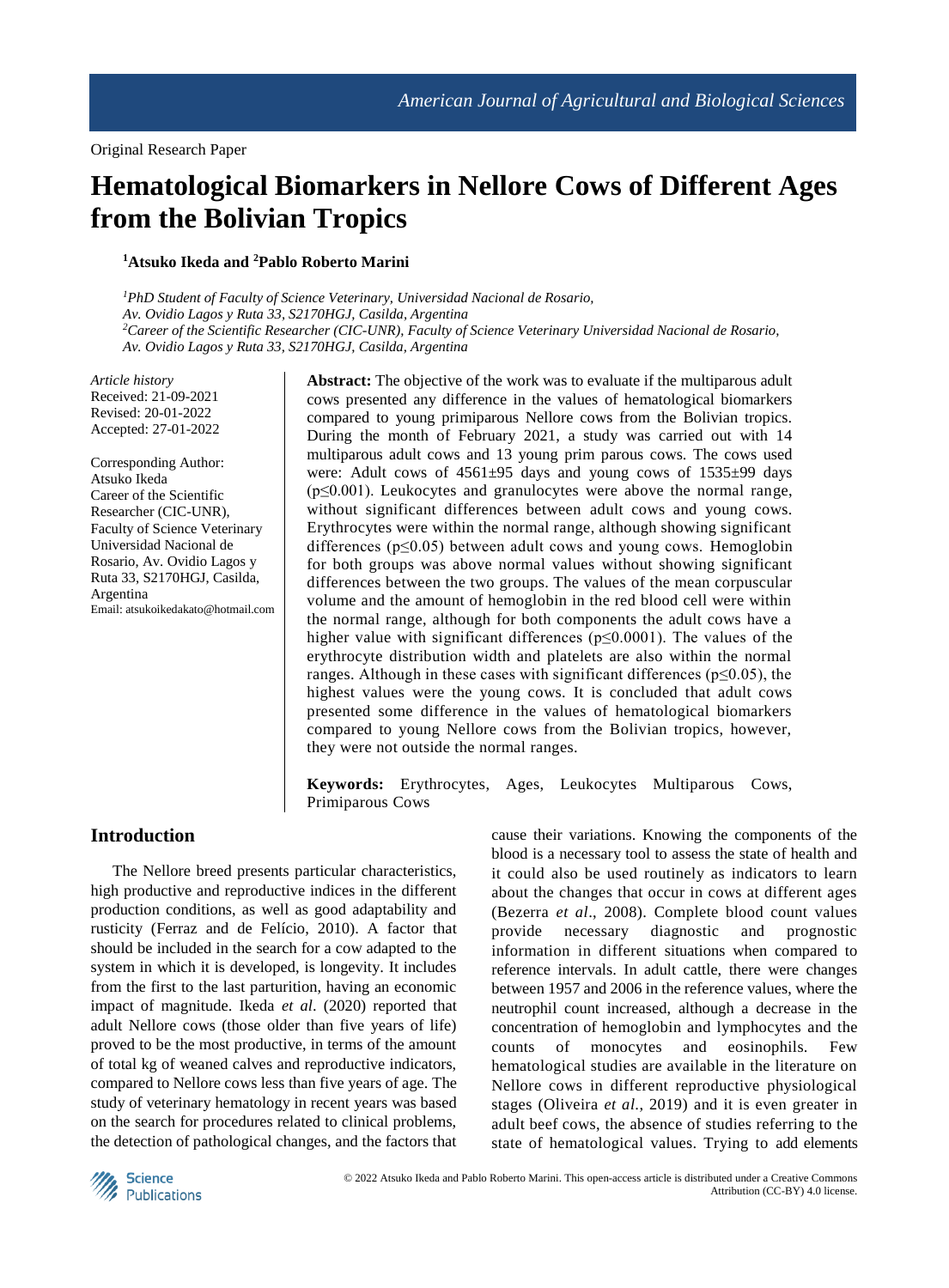that justify the need to keep long-lived cows in the herd would reinforce the idea of the multiple benefits that a cow meeting life expectancy has for the system.

The objective of the study was to compare the values of hematological biomarkers between young primiparous cows and multiparous adult Nellore cows from the Bolivian.

# **Materials and Methods**

A study was carried out with 27 multiparous and primiparous Nellore cows during the month of February 2021. They are part of a herd of 135 total cows that belongs to the Fundación Centro Tecnológico Agropecuario en Bolivia (Fundación CETABOL) in Colonia Okinawa. (17°13' 12" south latitude, 62°53' 39" west longitude) Santa Cruz, Bolivia. It is located at 286 meters above sea level, with a tropical climate, rains in eight months of the year, and a short dry season. There was a temperature of 26.0°C and 150 mm in the Okinawa Colony in February 2021.

#### *Animals*

This project has the approval of the Ethics and Animal Welfare Committee, CICUAL, and biosafety of the Faculty of Veterinary Sciences, of the National University of Rosario (Resol. CD 201/2019), Santa Fe-Argentina.

Thirteen young primiparous cows (Young Group: GJ) between three and four years of age and 14 multiparous adult cows (Adult Group: GA) between ten and fifteen years of age were used. The cows used in the trial at the time of taking the sample had calves at their feet and were pregnant.

#### *Feeding*

The cows during the month of February were in a pasture of *Brachiaria brizantha cv.* MG-5.

# *Sampling*

A total of 10 mL of blood was collected from the coccygeal vein, half was distributed in a tube with EDTA anticoagulant solution at a concentration of 3.7 to 5.4 µm. Blood samples with EDTA solution were homogenized and kept until analysis.

# *Variables to Analyze*

Age at time of sample collection: Date of sample collection-date of birth in days

Hemogram: Leukocytes (10<sup>9</sup>/L), Lymphocytes  $(10^9/L)$ , Monocytes  $(10^9/L)$ , Granulocytes  $(10^9/L)$ . Erythrocytes (10<sup>12</sup>/L), Hemoglobin (g/l), Hematocrit (%), Mean Corpuscular Volume (fl), Mean cell(erythrocyte) hemoglobin (p.g.,), Mean cell (Erythrocyte) Hemoglobin Concentration (p/l), Erythrocyte Distribution Width (%), Platelets (10<sup>9</sup>/L), Mean Platelet Volume (fl).

#### *Sample Analysis*

The laboratory equipment BC-2800 Vet (Hematology Analyzer-Mindray BC-2800; Shenzhen

Mindray Bio-Medical Electronics Co., Ltd) is used. It is a compact and fully automatic three-part hematology analyzer with 19 parameters for the Complete Blood Count (CBC) tests and micro-sampling technology.

#### *Statistical Analysis*

The means and standard errors were obtained and it was tested whether there were significant differences between the groups (YG and GA) by applying a hypothesis test for continuous variables, according to Student's t-test  $(P<0.05)$ . Statistical analyzes were performed with the version Core Team (2013).

# **Results**

The young cows had an average of 1535±99 days of life and the adult cows had an average of 4561±95 days of life at the time of blood extraction and measurement, presenting significant differences ( $p \le 0.001$ ). These results allowed us to assert that there are two different groups to compare. The young cows had a median of one calving and the adult cows of nine calvings.

In Table 1, it can be observed that the values of the leukocyte formula found, are above the normal ranges for bovines, leukocytes  $(5\n-16 \times 10^9/L)$ , and granulocytes  $(2.3-9.1 \times 10^{9}$ L). While monocytes  $(0.3-1.6 \times 10^{9}$ L) and lymphocytes  $(1.5\n-9.1 \times 10^9/\text{L})$  show that the values obtained are within the normal range, although the four components analyzed do coincide, it is that they do not show significant differences between adult cows and young cows.

Table 2, shows that Erythrocytes are within normal values (5-10.  $10 \times 10^{12}$ /L) although with significant differences (p≤0.05) between adult and young cows. Hemoglobin for both categories is above normal values (90-139 g/L) without showing significant differences between the categories and the Hematocrit of adult cows is at the upper limit (28-46%), while young cows presented values above this maximum value, although without showing significant differences between both categories. The values of the Mean corpuscular (erythrocyte) volume (38 -53 fl) and the value of the Mean cell (erythrocyte) hemoglobin volume (13-19 p.g.,) are within normal values for both categories, although for both components the adult cows have a higher value with significant differences (p≤0.0001).

The values of Mean Cell hemoglobin concentration and the Mean platelet volume are within the normal ranges (300-370 p/L and 3.8-7.0 fl) and without showing significant differences between adult and young cows. The values of Red Blood Cell (erythrocyte) distribution Width and platelet are also within the normal ranges  $(14-19\%$  and  $120-820 \times 10^{9}$ /L), although in these cases with significant differences ( $p \le 0.05$ ), the young cows have the highest values (Table 3).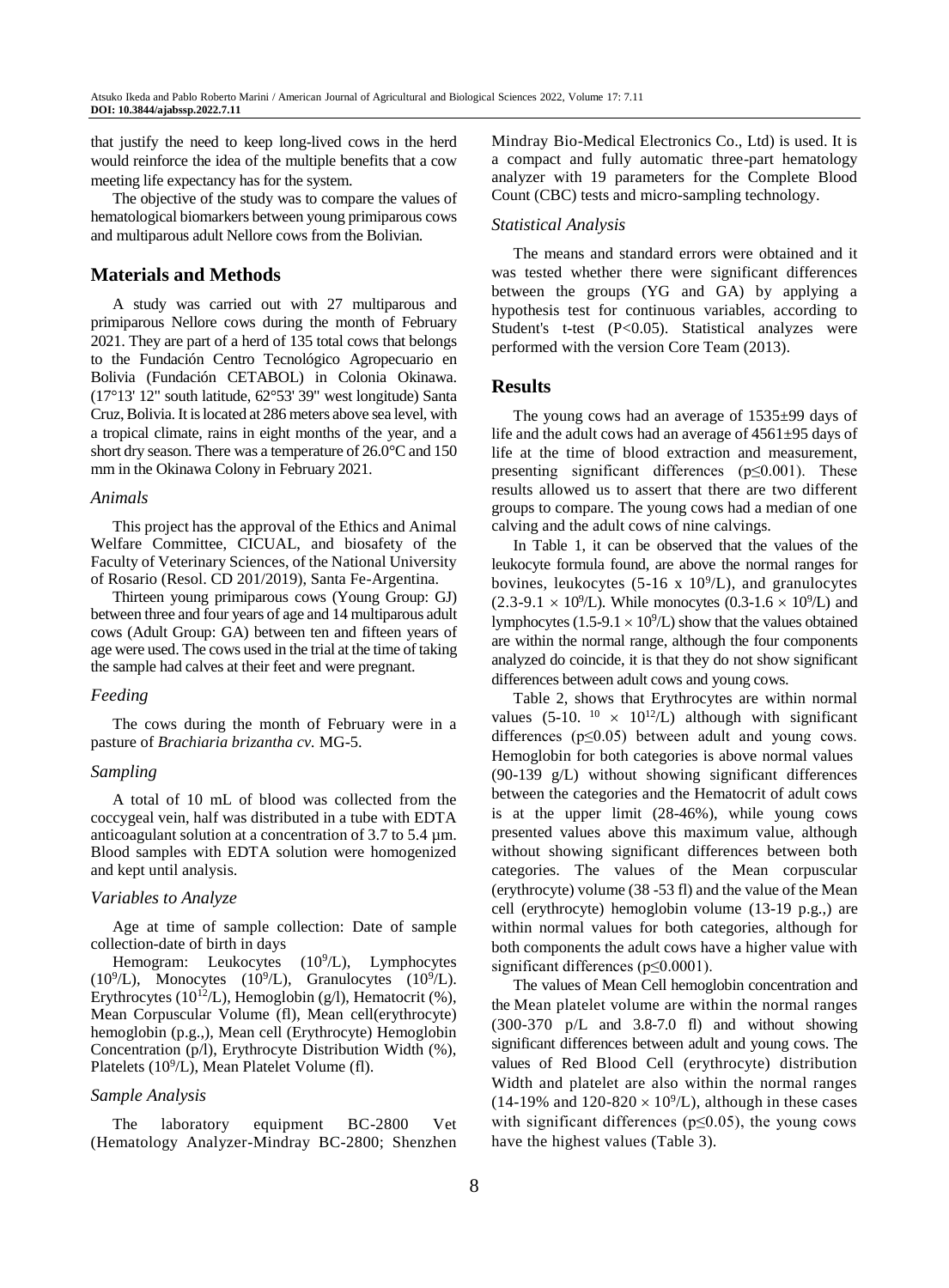Atsuko Ikeda and Pablo Roberto Marini / American Journal of Agricultural and Biological Sciences 2022, Volume 17: 7.11 **DOI: 10.3844/ajabssp.2022.7.11**

| Groups      | Leukocytes       | Monocytes<br>Lymphocytes   |                  | Granulocytes    |
|-------------|------------------|----------------------------|------------------|-----------------|
|             | $\times 10^9$ /1 | $\times 10^9$ <sup>1</sup> | $\times 10^9$ /1 | $\times 10^9/1$ |
| AG          | $25.8 \pm 3$     | $1.3 \pm 0.2$              | $0.9 \pm 0.1$    | $23.6 \pm 3$    |
| YG          | $27.2 + 3$       | $1.7 \pm 0.2$              | $0.9 \pm 0.1$    | $24.5 \pm 3$    |
| Significant | ns               | ns                         | ns               | ns              |

| Table 1: Hemogram values of the components of the white series by a group |  |  |  |  |  |
|---------------------------------------------------------------------------|--|--|--|--|--|
|---------------------------------------------------------------------------|--|--|--|--|--|

All values correspond to the arithmetic mean  $\pm$  standard error. Sample size: AG: 14 cows and YG: 13 cows.

ns (not significant)

|  |  |  | Table 2: Hemogram values of the components of the red series by group |
|--|--|--|-----------------------------------------------------------------------|
|  |  |  |                                                                       |

| Groups      | Erythrocyte       | Hemoglobin $g/l$ | Hematocrit   | <b>MCV</b>     | <b>MCH</b>     |
|-------------|-------------------|------------------|--------------|----------------|----------------|
|             | $\rm X 10^{12}/l$ |                  | $\%$         |                | pg             |
| AG          | $9.4 \pm 0.5$     | $156.8 \pm 8$    | $46.4 \pm 2$ | $50.0 \pm 0.8$ | $16.7 + 0.2$   |
| YG          | $1.2 + 0.6$       | $.71.1 \pm 9$    | 50.72        | $45.5 + 0.8$   | $15.2 \pm 0.2$ |
| Significant | ∗                 | ns               | ns           | ***            | ***            |

All values correspond to the arithmetic mean  $\pm$  standard error.

Sample size: AG: 14 cows and YG: 13 cows

Ns (not significant); \* (p≤ 0.05); \*\*\* (p≤0.0001)

MCV: Mean corpuscular (erythrocyte) volume; MCH: Mean cell (erythrocyte) hemoglobin

**Table 3:** Hemogram values of the components of the red series by a group

|              | <b>MCHC</b>     | RDW%           | Platelet         | <b>MPVfl</b>  |
|--------------|-----------------|----------------|------------------|---------------|
| Group        | D/I             |                | $\times 10^9$ /L |               |
| AG           | $336.5 \pm 1.9$ | $17.2 \pm 0.2$ | $243 \pm 21$     | $5.7 \pm 0.1$ |
| YG           | $337.0 \pm 2.0$ | $17.8 \pm 0.2$ | $298 \pm 23$     | $5.6 \pm 0.1$ |
| Significance | ns              | ∗              | ∗                | ns            |

All values correspond to the arithmetic mean  $\pm$  standard error.

Sample size: AG: 14 cows and YG: 13 cows

ns (not significant);  $*(p \le 0.05)$ 

MCHC: Mean cell (erythrocyte) Hemoglobin concentration

RDW: Red Blood Cell (erythrocyte) distribution Width

MPV: Mean Platelet Volume

#### **Discussion**

The consequences of age on bovine hematological variables have been demonstrated, but in general, they refer mainly to changes produced in young animals (Mohri *et al*., 2007). Confidence intervals for hematologic variables have varied in recent years. Therefore, it is important to generate this information, taking into account adequate environmental conditions, and representative physiological characteristics of the analyzed cows, using the same equipment, applying the same methodology, and with adequate statistical methods (Herman *et al*., 2018). The values of the leukocyte formula found were above the normal ranges for bovines, leukocytes  $(5-16 \times 10^9/1)$ , and granulocytes  $(2.3\n-9 \times 10^9)$  range (Kaneko, 1997; Calzada *et al*., 2002, Underwood and Suttle, 2003; Suttle, 2010). These levels above the normal ranges could be explained by the stress caused by the rearing of their calves, climatic factors (temperature and rainfall), the enclosure for sampling, and some viruses. Leukocytes are influenced by physiological events, increasing in endometrial implantation, at the time of placentation, at birth, decreasing with the puerperal stage and in the final third of gestation (Oliveira *et al*., 2019). While monocytes

 $(0.3\n-1.6 \times 10^9)$  and lymphocytes  $(1.5\n-9 \times 10^9)$  show that the values obtained are within the normal range (Calzada *et al*., 2002; Kaneko, 1997; Suttle, 2010; Underwood and Suttle, 2003). Monocyte counts showed that these cells are little influenced by pregnancy, birth, and postpartum (Iriadam, 2007). Although, they do agree with Leukocytes, Lymphocytes, Monocytes, and Granulocytes in that they do not show significant differences between adult cows and young cows. A work by Vilela *et al*. (2016) reported that they observed significant differences when Guzerat and Nellore were compared in the profiles of leukocytes, lymphotoxin, eosinophils, and monocytes. Not with the age of the cows analyzed, in the latter coinciding with this study. Red blood plays a role in homeostatic and osmoregulatory systems (Merdana *et al*., 2020). In cattle, the number of erythrocytes in the blood is from 7 to  $10 \times 1012$ /L; (Meyer and Harvey, 2007). Erythrocytes showed significant differences (p≤0.05) between adult and young cows. Hemoglobin and Hematocrit for both categories are above the values but without showing significant differences between the categories. Hematocrit and hemoglobin values are directly proportional to the number of erythrocytes (Adam *et al.,* 2015). This could be partly explained by suggested by Oliveira *et al*.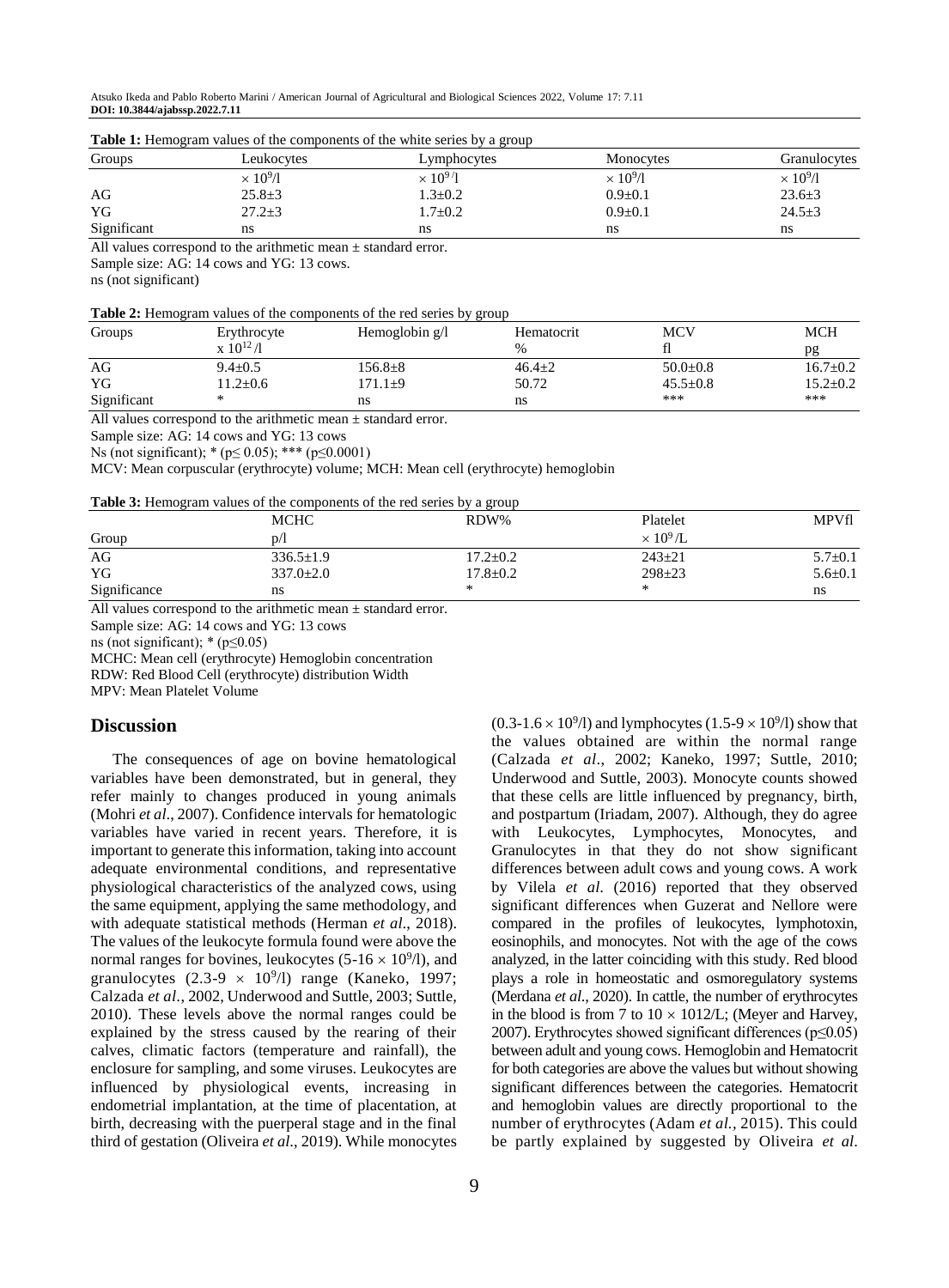(2019) who stated that the erythrogram of the Nellore cow can be influenced by the reproductive stages. Another factor that intervenes is the level of dehydration of the animals at the time of sample collection (Thrall *et al.,* 2012). The values of the mean corpuscular volume (38 -53 fl) and Mean cell hemoglobin (13-19 p.g.,) are within normal Ranges for both categories, although for both components the adult cows have a higher value with significant differences  $(p \le 0.0001)$ . The values of the Mean cell (Erythrocyte) hemoglobin concentration and the Mean platelet volume did not show significant differences between the adult and young cows. On the other hand, the values of the erythrocyte distribution width and platelets showed significant differences (p≤0.05) with the highest values in young cows. Although all four biomarkers are within normal ranges. A hematological analysis is not only relevant for diagnosing disorders of the hematological system but for the diagnosis of many systemic and organ diseases (Roland *et al*., 2014). Parish (2010) stated that beef cattle production systems that have a higher proportion of adult cows obtain a higher percentage of weaned calves (kg of total calf), which makes it possible to reduce production costs and increase the sale of calves. What this study showed was that the longest-lived cows not only remained within the normal ranges in the values of hematological biomarkers but that several values were higher than the younger cows. In other words, it is necessary to have several concrete elements before deciding to eliminate an adult cow. In this case, the analysis of the hematological biomarkers helped not to be a reason for discarding the adult cows from the herd. This would help, having high percentages (close to 80%) of adult cows in the herd, from a zootechnical point of view would be ideal so that the traits associated with biological efficiency (longevity and reproduction) allow greater sustainability to the productive system (Ikeda *et al*., 2020).

It is concluded that adult cows presented some difference in the values of hematological biomarkers compared to young Nellore cows from the Bolivian tropics, but they were not outside the normal ranges

# **Acknowledgment**

This study was supported by the Technology Center on Agriculture and Livestock in Bolivia (FUNDACION CETABOL) Santa Cruz, Bolivia.

# **Author's Contributions**

**Atsuko Ikeda:** Coordinated the work. Designed the research plan and organized the study.

**Pablo Roberto Marini:** Coordinated the data analysis and contributed to the writing of the manuscript.

# **Ethics**

All authors declare no conflict of interest in this study. Moreover, the corresponding author declares that this study is the original work containing unpublished material. All authors appear read and approved the final version of this study

# **References**

- Adam, M., Lubis, T. M., Abdyad, B., Asmilia, N., Muttaqien, M., & Fakhrurrazi, F. (2015). Jumlah Eritrosit Dan Nilai Hematokrit Sapi Aceh Dan Sapi Bali Di Kecamatan Leumbah Seulawah Kabupaten Aceh Besar (Total Erythrocytes Count and Haematocrit Value of Aceh and Bali Cattle in Leumbah Seulawah, Aceh Besar). Jurnal Medika Veterinaria, 9(2). http://202.4.186.66/JMV/article/view/3810
- Bezerra, L. R., Ferreira, A. F., Alves Camboim, E. K., Justiniano, S. V., Rocha Machado, P. C., & Gomes, B. B. (2008). Profile hematological of goat clinical healthy servants in Cariri paraibano. Ciência e Agrotecnologia, 32(3), 955-960.
- Calzada, P. C., Salinas, E. M., Quiroz-Rocha, G. F., Sosa, F. S., Ortiz, C. G., & Balderas, J. H. (2002). Valores hematológicos en vacas de raza Holstein-Friesian seropositivas a Neospora caninum de la cuenca lechera de Tizayuca, Hidalgo, México. Veterinaria México, 33(2), 119-124. https://www.medigraphic.com/cgibin/new/resumen.cgi?IDARTICULO=5760
- Ferraz, J. B. S., & de Felício, P. E. (2010). Production systems-An example from Brazil. Meat science, 84(2), 238-243. doi.org/10.1016/j.meatsci.2009.06.006
- Herman, N., Trumel, C., Geffré, A., Braun, J. P., Thibault, M., Schelcher, F., & Bourgès-Abella, N. (2018). Hematology reference intervals for adult cows in France using the Sysmex XT-2000iV analyzer. Journal of Veterinary Diagnostic Investigation, 30(5), 678-687. doi.org/10.1177/1040638718790310
- Ikeda, A., Garzon, J. P., Movano, J. C., Leib, S., & Marini, R. (2020). Fertility and rearing performance of Nelore cattle of various ages when grazing in the Bolivian tropics. ZUCHTUNGSKUNDE, 92(2), 125-132. https://www.zuechtungskunde.de/Fruchtbarkeits-und-Aufzuchtleistung-von-Nelore-Rindern-verschiedenen-Alters-bei-Weidehaltung-in-den-bolivianischen-Tropen,QUlEPTY1NTM3NDEmTUlEPTY5MTQy.ht ml
- Iriadam, M. (2007). Variation in certain hematological and biochemical parameters during the peripartum period in Kilis does. Small Ruminant Research, 73(1-3), 54-57. doi.org/10.1016/j.smallrumres.2006.11.001
- Kaneko, J. J. (1997). Serum proteins and dysproteinemias. In Clinical biochemistry of domestic animals (pp. 117-138). Academic Press. doi.org/10.1016/B978- 012396305-5/50006-3